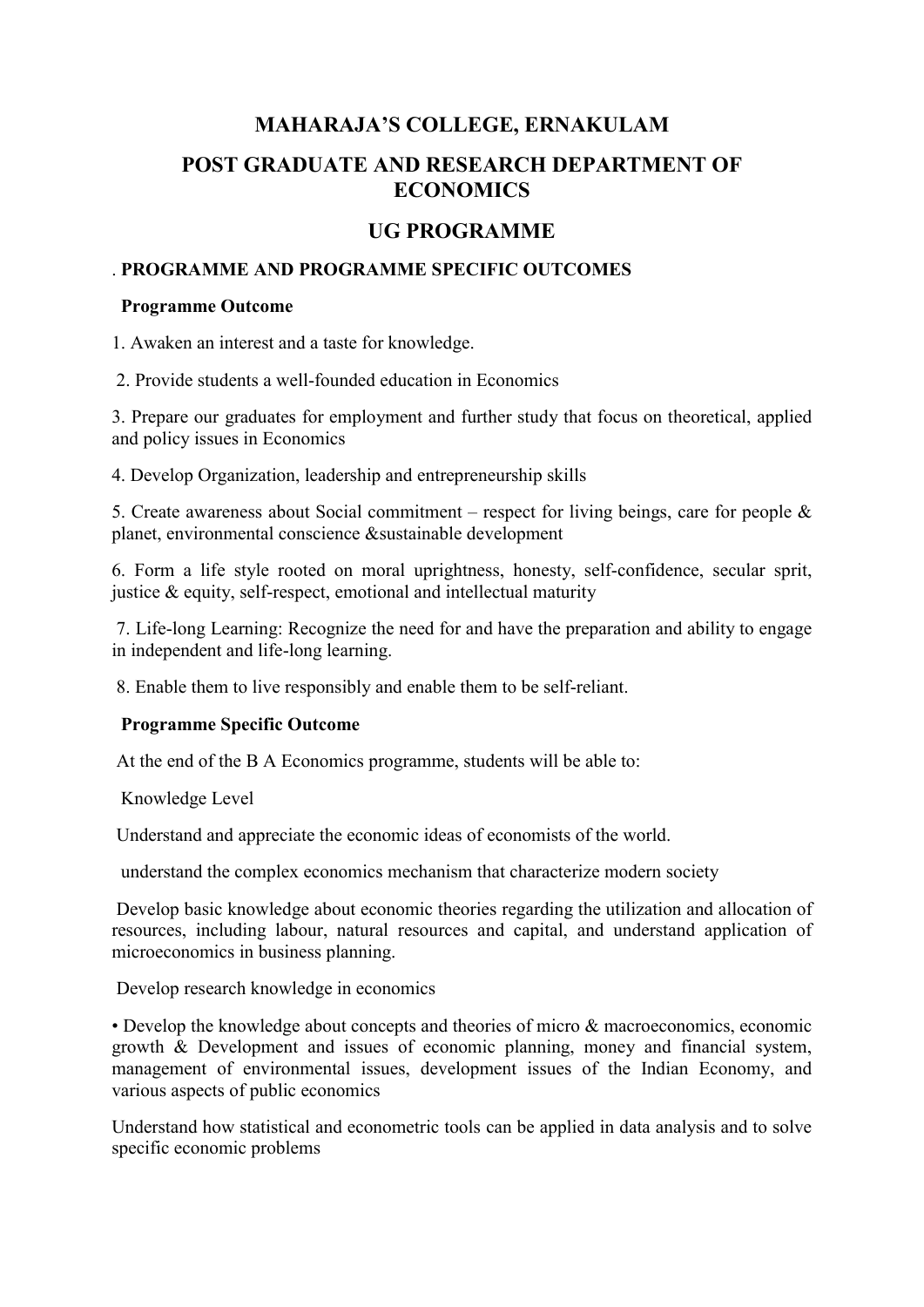• Pursue their studies in economics at the post-graduate level.

• Understand the concepts of inflation, price levels, rate of growth, national income, gross domestic product and changes in unemployment etc and how they are affected by macroeconomic policies.

#### Skill Level

Critical Thinking Skills: Students are expected to be able to apply economic analysis to everyday problems in real world situations, to understand current events and evaluate specific policy proposals and to evaluate the role played by assumptions in arguments that reach different conclusions to a specific economic or policy problem.

Quantitative Reasoning Skills: Students are expected to understand how to use empirical evidence to evaluate the validity of an economic argument, use statistical methodology, and interpret statistical results. Students are requreed to develop the skill of data collection & use of sampling techniques and computer in data processing.

Problem-Solving Skills: Students are expected to be able to solve problems that have clear solutions and to address problems that do not have clear answers and explain conditions under which these solutions may be correct.

Communication and Writing Skills: Students are expected to be able to communicate effectively in written, oral and graphical form about specific issues and to formulate wellorganized written arguments that state assumptions and hypotheses supported by evidence.

Improve oral communicative skills via seminar presentations as well as academic and nonacademic discussions.

Enhance skills in writing project papers, essays, reports and professional manuscripts in the field of economics.

Develop skills to use library and internet resources independently.

# **Educational Aims of M A Programme in Economics**

This programme will involve study of Economics and Psychology at an advanced, researchled level. Students will gain an understanding of how knowledge is created, advanced and renewed. The programme will encourage in all students a desire to pursue learning with curiosity, integrity, tolerance and intellectual rigor.

Programme Outcomes / Student Attributes In the course of this programme students will develop programme-specific skills. On completing the programme students should be able to demonstrate the graduate attributes outlined below.

- $\checkmark$  Deep discipline knowledge sufficient enough to succeed in national level competitive examinations
- $\checkmark$  Ability to apply the principles of economics and a knowledge of the working of the economy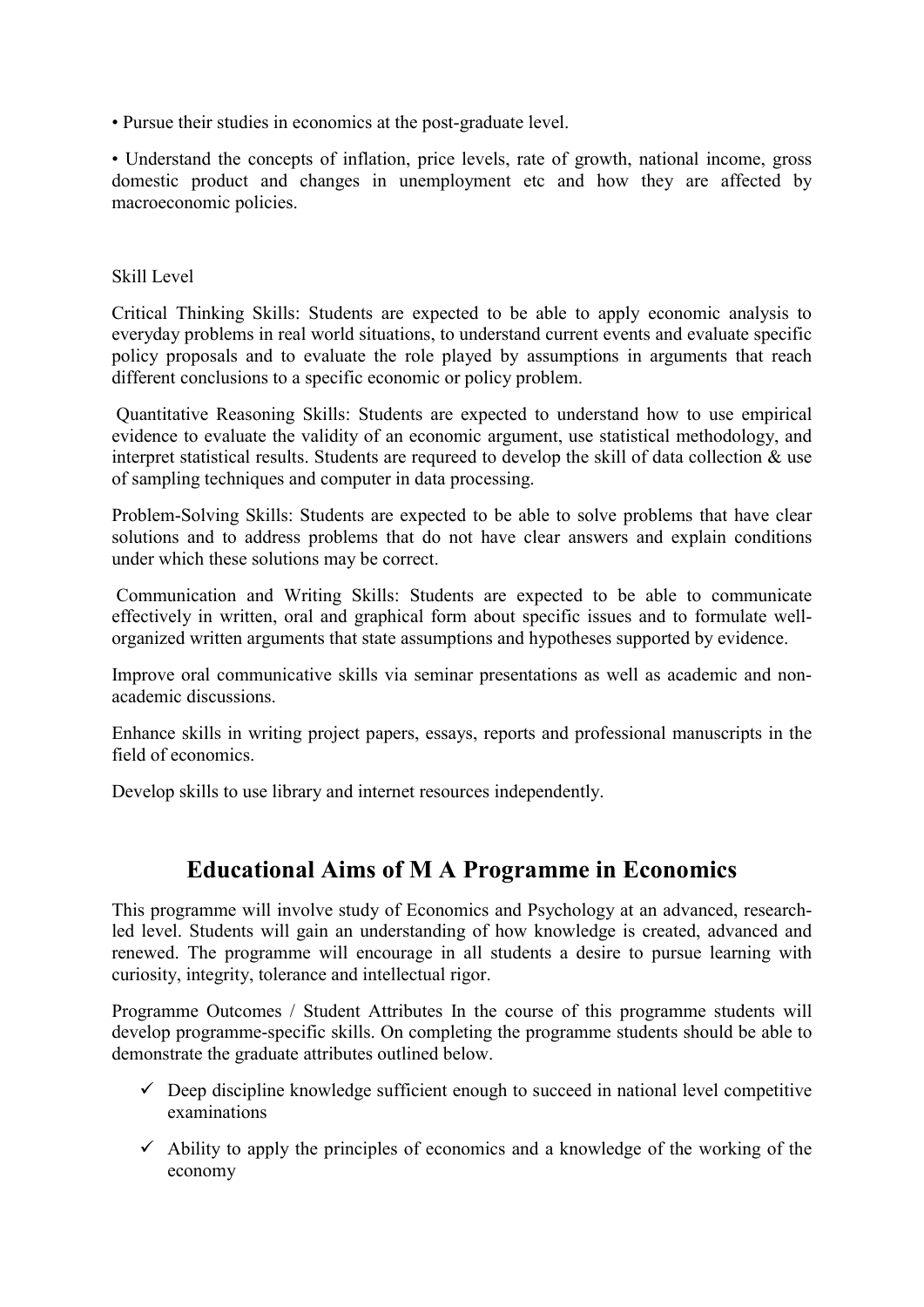- $\checkmark$  to a range of problems and in a variety of contexts Research aptitude and ability to go on to further study at the M.Phil and Ph.D levels
- $\checkmark$  Ability to clear competitive examinations like SET/ NET / JRF.
- $\checkmark$  Ability to get placements/ employment in field of business, finance, industry, academic research institutions, government departments, banks etc.
- $\checkmark$  Ability to make use of statistical and econometric software in order to investigate real world issues
- $\checkmark$  Critical thinking and problem solving
- $\checkmark$  Creativity and originality and clarity of goals
- $\checkmark$  Curiosity and an enquiring mind
- $\checkmark$  Direct engagement with current research and developments in the subject
- $\checkmark$  Respect for ethical values
- $\checkmark$  Team work and communication skills, initiative and leadership
- $\checkmark$  Intercultural and ethical competency
- $\checkmark$  Self- awareness and emotional intelligence

#### **Teaching, Learning and Assessment strategies**

The student attributes listed above will be accomplished through delivery of the following teaching, learning and assessment strategies appropriate to the programme aims.

a) Teaching and Learning Students will engage with independent and group study in a supportive framework of teaching and learning. The strategy is to use methods of teaching and assessment that will facilitate learning appropriate to the aims of for the joint honours degree programme. The following methods will be employed where appropriate to the level of study and the particular content of each module in the programme.

Autonomous learning groups

**Demonstrations** 

**Dissertation** 

Independent study activities (supervised and unsupervised)

Lectures – ICT based teaching

One-to-one discussion

Practical work

Project work

Regular practice exercises

Research project